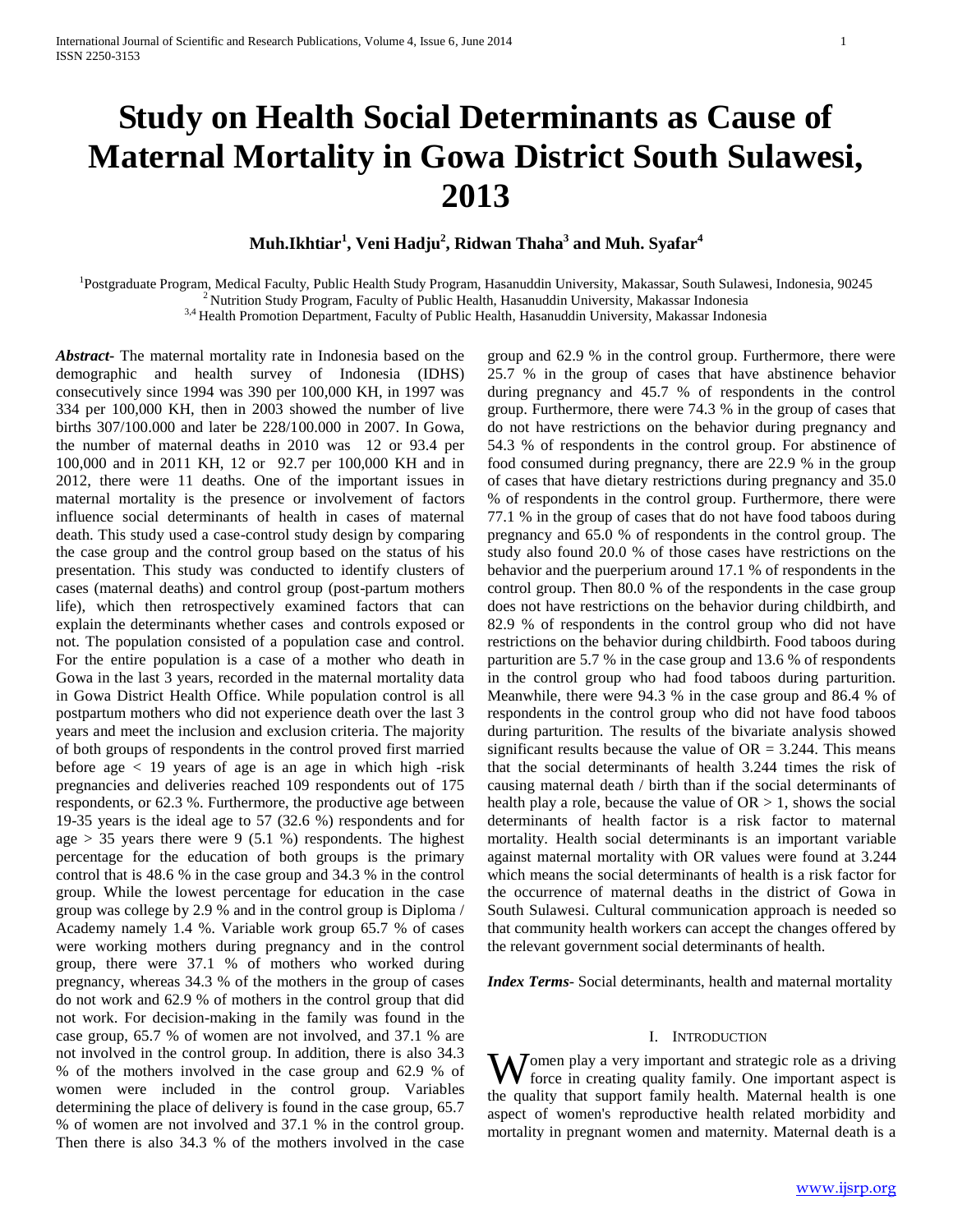phenomenon tip of the iceberg because the case is quite much visible on the surface but only a limited number only (Hasnah, 2003). Maternal deaths according to ICD - 10 (The Tenth Revision of the International Classification of Disease) is a death that occurs in women during pregnancy or within 42 days after the end of pregnancy, irrespective of time and location of pregnancy, caused by anything related to pregnancy or aggravated by the pregnancy or its management, but not deaths caused by accident or chance (WHO, 2008). Maternal mortality in developing countries is estimated at 100 to 1,000 or more per 100,000 live births , while in developed countries range from 7 to 15 per 100,000 live births, (Hasnah, 2003, Surekha, 2012). The same study was also conducted Kabali (2011) who found maternal deaths in the Congo region, reaching 740 per 100,000 KH. The maternal mortality rate in Indonesia based on the demographic and health survey of Indonesia (IDHS) consecutively since 1994, was 390 per 100,000 KH, then in 1997, to 334 per 100,000 KH, then in 2003 showed the number of live births 307/100.000 later be 228/100.000 in 2007. Fibriana research results (2007) revealed the most maternal deaths occur during delivery is 61.5 %, and 26.9 % in the puerperium. Still on the study, 73.1 % of women died in the hospital, and 13.5 % died at home, and 7.7% died and 5.7% in health centers died on the way. Riskesdas data in 2010 showed that deliveries in health facilities reached 55.4 % and the high rate of home deliveries is 43.2 %. In the group of mothers who gave birth at home, was just 51.9 % of births are attended by midwives, herbalists whereas by 40.2%.

 One of the important issues in maternal mortality is the presence or involvement of factors influence social determinants of health in cases of maternal death. One important part of that is the inclusion of a shaman in the delivery process. Emotional closeness traditionally, pregnant women contributes to harness a shaman as birth attendants. This gave birth to the proximity of public trust for generations on the quality of work of a shaman. The issue then arises, when the birth process encountered a problem, where the shaman with all its limitations, was not able to perform the treatment to prevent more serious complications. Yenita (2011) revealed that the lack of knowledge of TBAs in recognizing complications that may arise in the delivery and improper handling of complications will increase the risk of maternal mortality. Another part of the social determinants of health are factors of poverty where it is associated with income and economic status of the family. Families with poor economic and educational levels have a tendency to take advantage of low quack as birth attendants (Rajab, 2009). Further understand the issue of maternal mortality, the study is expected to approach the social determinants of health factors may be a reference to map of maternal mortality has not been clearly illustrated and detailed. Especially for Gowa district, as one of the four counties with the maternal mortality rate is still relatively high in South Sulawesi. For Gowa, the number of maternal deaths in 2010, 12 or 93.4 per 100,000 and for 2011 KH, 12 or 92.7 per 100,000 KH and for 2012, there were 11 deaths. The description of the background then examines the determinant factors of maternal death with the social determinants of health approach becomes important and strategic to be researched more in an effort to get an overview of maternal mortality in Indonesia, particularly in Gowa.

#### II. MATERIALS AND METHODS

 This study used a case-control study design (case control study) is a research that studied the relationship between exposure factors and disease by comparing the case group and the control group based on the status of his presentation. Subjects were selected based on the status of the disease / outcome, then observed whether the subjects had a history of exposure to factors research or not. This study was conducted to identify clusters of cases (maternal deaths) and control group (postpartum mothers life), which then retrospectively (search backward) examined factors that can explain the determinants whether cases and controls exposed or not. This study conducted in the area of Gowa in South Sulawesi, which is one that has the highest maternal mortality rate in South Sulawesi according to the health ministry study results through Expanding Maternal and Neonatal Survival (EMAS). When the study was planned in April 2013 to April 2014. The population in this study consisted of a population case and control populations. For the entire population is a case of a mother who suffered death in Gowa in the last 3 years are recorded in the maternal mortality data in Gowa District Health Office. While population control is all postpartum mothers who did not experience death over the last 3 years and meet the inclusion and exclusion criteria from the calculation of the minimum sample size, the number of samples obtained were 74. Due to the number of cases are only 35, then to meet analysis requirement, this study will use a comparison between the case group and the control group was 1 : 4, in which case the sample is 35 and for control sample of 140 persons bringing the total number of samples of cases and controls in this study was 175. To determine the control sample used simple random sampling method which is derived from the number of mothers who gave birth to survive during the last 3 years of data recorded in Gowa district health offices. Tor the matching in this study is the geographical position adjacent house between cases and controls. For primary data, the data collected through interviews with a structured questionnaire and a guide for secondary data obtained through the records of maternal deaths, maternal KMS, registers cohort of pregnant women, birth records and documents verbal autopsy. Data analysis was performed using univariate analysis are described in the form of tables and narrative, to evaluate the magnitude of the proportion found in the case and control groups for each - each variable under study, and to see whether there is any difference between the two groups performed bivariate analysis and to determine the relative risk estimates calculated odds ratios (OR) with 2 x 2 tables and formulas;

 $(OR) = {A/(A+B): B/(A+B)} / {C/(C+D): D/(C+D)}$  $= A / B : C / D = AD / BC$ 

#### III. RESULTS

 Characteristics of the respondents in this study include age at the time of marriage. Overview of research results in Table 1 show that the majority of respondents of both groups on the proven control was first married before age < 19 years of age is an age in which high -risk pregnancies and deliveries reached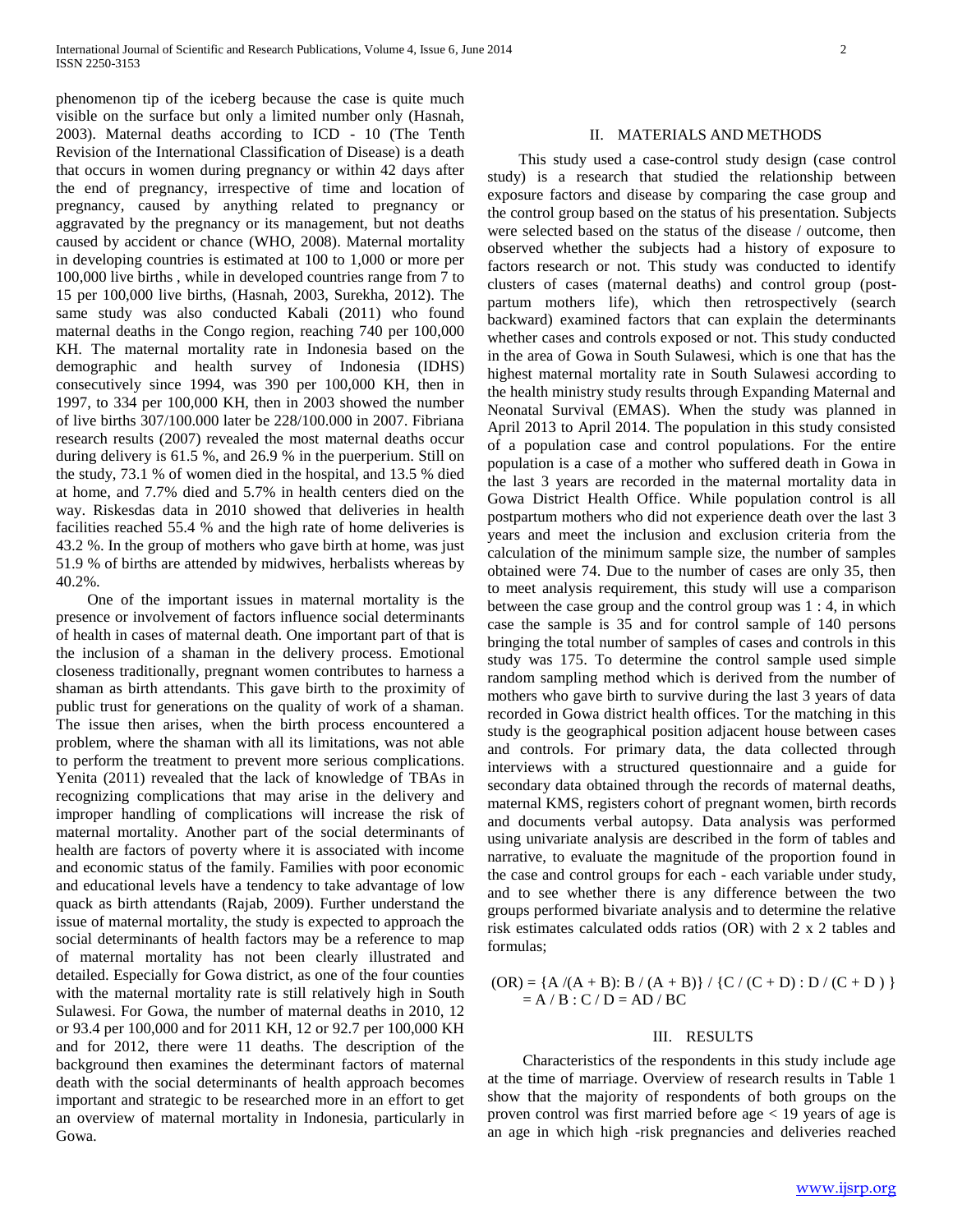109 respondents of 175 respondents, or 62.3 %. Furthermore, the productive age between 19-35 years is the ideal age to 57 (32.6 %) respondents and for age  $> 35$  years there were 9 (5.1 %) respondents. In detail is presented in Table 1 below:

| Age when marriage (year) |       | Respondent group | Total    |       |     |       |
|--------------------------|-------|------------------|----------|-------|-----|-------|
|                          | Cases |                  | Controls |       |     |       |
|                          |       | %                |          | %     |     | $\%$  |
| < 19                     | 23    | 65,7             | 86       | 61,4  | 109 | 62,3  |
| $19 - 35$                |       | 22,8             | 49       | 35,0  |     | 32,6  |
| > 35                     |       | 11.4             |          | 3,6   |     | 5,1   |
| Number                   | 35    | 100,0            | 140      | 100,0 | 175 | 100,0 |
|                          |       |                  |          |       |     |       |

**Table 1. Distribution of respondents base on the mothers age when married in Gowa, South Sulawesi, 2013**

Source: Primary Data, 2013

 Social determinants of health is an important variable that is currently studied in depth as a variable occurrence of maternal deaths. In this study, education, occupation, gender and culture put into the study of the social determinants of health. Determinants of education referred to the last of mother's education level is reached. The results of this study showed that the highest percentage for the education of both groups is the primary control that is 48.6 % in the case group and 34.3 % in the control group. While the lowest percentage for education in the case group was college by 2.9 % and in the control group is Diploma / Academy with 1.4 %. For the determinants of work referred to in this research is the activity performed by the mother during pregnancy and in the postpartum period. The work

is related to the activity of either their own mother and helping her husband work. Results of this study found that, in the case group was 65.7 % of working mothers during pregnancy and in the control group, there were 37.1 % of mothers who worked during pregnancy. Then there were 34.3 % of the mothers in the group of cases that do not work and 62.9 % of mothers in the control group that did not work. Data concerning the determinants of work, found the majority of women work as agricultural laborers either the control group or in the group of cases. Working during pregnancy, especially if the work is classified as heavy work is risky because it can have an effect on the condition of the mother's pregnancy.

|                                            | Respondent group |       |             |          | Total       |      |  |
|--------------------------------------------|------------------|-------|-------------|----------|-------------|------|--|
| <b>Health Social Determinant</b>           |                  | Cases |             | Controls |             |      |  |
|                                            | $\mathbf n$      | $\%$  | $\mathbf n$ | $\%$     | $\mathbf n$ | $\%$ |  |
| Mother education                           |                  |       |             |          |             |      |  |
| < Junior High School (Risks)               | 20               | 57,2  | 53          | 37,9     | 73          | 41,7 |  |
| Junior High School (Not<br>>               | 15               | 42,9  | 87          | 62,1     | 102         | 58,3 |  |
| risks)                                     |                  |       |             |          |             |      |  |
| Mother activity:                           |                  |       |             |          |             |      |  |
| Work<br>$\blacksquare$                     | 23               | 65,7  | 52          | 37,1     | 75          | 42,9 |  |
| Not work                                   | 12               | 34,3  | 88          | 62,9     | 100         | 57,1 |  |
| Involved in the decision process           |                  |       |             |          |             |      |  |
| N <sub>0</sub><br>$\overline{\phantom{a}}$ | 23               | 65,7  | 52          | 37,1     | 75          | 42,9 |  |
| Yes                                        | 12               | 34,3  | 88          | 62,9     | 100         | 57,1 |  |
| Involved in determining delivery place:    |                  |       |             |          |             |      |  |
| Yes<br>$\overline{\phantom{a}}$            |                  |       |             |          |             |      |  |
| No                                         | 23               | 65,7  | 52          | 37,1     | 75          | 42,9 |  |
|                                            | 12               | 34,3  | 88          | 62,9     | 100         | 57,1 |  |
| Behavior restriction during pregnancy:     |                  |       |             |          |             |      |  |
| Yes<br>$\blacksquare$                      | 9                | 25,7  | 64          | 45,7     | 73          | 41,7 |  |
| No                                         | 26               | 74,3  | 76          | 54,3     | 102         | 58,3 |  |
| Food restriction during pregnancy          |                  |       |             |          |             |      |  |
| Yes                                        | 8                | 22,9  | 49          | 35,0     | 57          | 32,6 |  |
| No                                         | 27               | 77,1  | 91          | 65,0     | 118         | 67,4 |  |
| Behavior restriction during postpartum:    |                  |       |             |          |             |      |  |

#### **Table 2. Distribution of respondents based on health social determinants in Gowa, South Sulawesi, , 2013**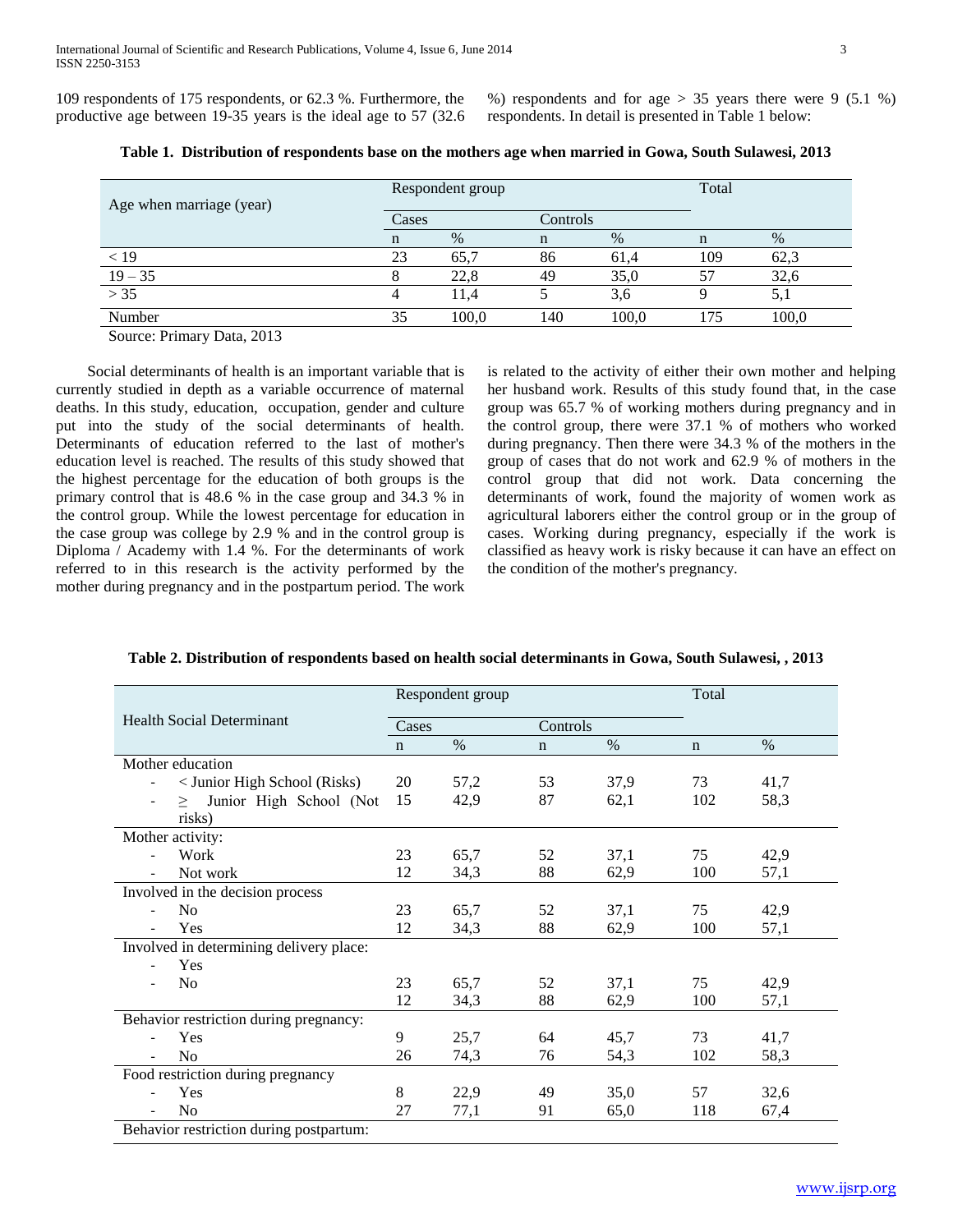| Yes<br>$\overline{\phantom{a}}$                |    |      |      |      |     |      |
|------------------------------------------------|----|------|------|------|-----|------|
| No<br>$\overline{\phantom{0}}$                 |    | 20,0 | 24   | 17,1 |     |      |
|                                                | 28 | 80,0 | l 16 | 82,9 | 144 | 82.3 |
| Food restriction during postpartum :           |    |      |      |      |     |      |
| Yes<br>$\overline{\phantom{0}}$                |    | 5,7  | 19   | 13,6 | 21  | 12,0 |
| N <sub>0</sub><br>$\qquad \qquad \blacksquare$ | 33 | 94.3 | 121  | 86.4 | 154 | 88,0 |

Sources: Primary Data, 2013

 Determinants of gender in this research is the view of the family of the mother's position and role in the family decision making related decisions related to pregnancy and birth place. The results show that decision-making in the family, was found in the case group, 65.7 % of women are not involved, and 37.1 % are not involved in the control group. Then there is also 34.3 % of the mothers involved in the case group and 62.9 % of women were included in the control group. The reasons respondents said that the decision was not involved in the husband's authority. This is also the dominating influence of community culture customs within the family. The results of this study also found that in order to determine the place of delivery, is found in the case group, 65.7 % of women are not involved and 37.1 % in the control group. Then there is also 34.3 % of the mothers involved in the case group and 62.9 % in the control group. Exclusion in determining where the birth mother is also influenced by the cultural authority of the decision in the hands of the husband. For cultural determinants in this study associated with taboos adopted by the family, either dietary restrictions or behavior that should not be consumed or carried by the mother during pregnancy and the postpartum period. The results of this study found that there were 25.7 % in the group of cases that have abstinence behavior during pregnancy and 45.7 % of respondents in the control group. Furthermore, there were 74.3 % in the group of cases that do not have restrictions on the behavior during pregnancy and 54.3 % of respondents in the control group. Abstinence -related behaviors during pregnancy, is an aspect of culture that is very thick in Gowa district, but with the transformation of information, the family began making were largely open to accept the changes that this behavior is related restrictions.

Picture of food taboos during pregnancy, more on the perception of society towards labor condition if the fetus and difficulty eating certain foods. The assumption is then embraced by the community and eventually became the adopted values are culturally become taboo. Results The study found that consumption of dietary restrictions during pregnancy, there were 22.9 % in the group of cases that have dietary restrictions during pregnancy and 35.0 % of respondents in the control group. Furthermore, there were 77.1 % in the group of cases that do not have food taboos during pregnancy and 65.0 % of respondents in the control group.

 It is also an important part of the cultural determinants is related restrictions on during childbirth. Puerperium for some Gowa regencies society is a condition that is very risky for the mother. Keeping the mother 's behavior during this period is a serious thing for the family to be noticed by the mother. The results of this study found that there were 20.0 % in the case group had abstinence behavior during parturition and around. 17.1 % of respondents in the control group. Then 80.0 % of the respondents in the case group does not have restrictions on the behavior during childbirth, and 82.9 % of respondents in the control group who did not have restrictions on the behavior during childbirth.

 This study also describes matters relating to food taboos during parturition and the results found that there were 5.7 % in the case group and 13.6 % of respondents in the control group who have dietary restrictions at the time of parturition. Meanwhile, there were 94.3 % in the case group and 86.4% of respondents in the control group who did not have food taboos during parturition.

|                           |             | Respondent group |         |       | Total |       | CI 95%<br>$(LL-UL)$ |  |
|---------------------------|-------------|------------------|---------|-------|-------|-------|---------------------|--|
| Health social determinant | Case        |                  | Control |       |       |       |                     |  |
|                           | $\mathbf n$ | $\%$             | n       | $\%$  | n     | $\%$  |                     |  |
| Not risk                  | 23          | 65,7             | 52      | 37,1  | 75    | 42,9  | $OR = 3,244$        |  |
| <b>Risk</b>               | 12          | 34,3             | 88      | 62,9  | 100   | 57,1  | $(1,490 - 7,059)$   |  |
| Number                    | 35          | 100.0            | 140     | 100.0 | 175   | 100.0 |                     |  |

**Table 3. Social determinants of health risk factors against maternal mortality patterns in Gowa, 2013**

Source: Primary Data, 2013

 Based on the results of table 3, bivariate analysis showed significant results because the value of  $OR = 3.244$ . This means that the social determinants of health 3.244 times the risk of causing maternal death / birth than if the social determinants of health play a role, because the value of  $OR > 1$ , shows the social determinants of health factor is a risk factor to maternal mortality.

### IV. DISCUSSION

 Social determinants of health in the commission of social determinant of health (CSDH) by the WHO is associated with socio-economic problems of society in the form of income, ethnicity / culture, education and gender, becoming one of the studies that supposedly has an important role to maternal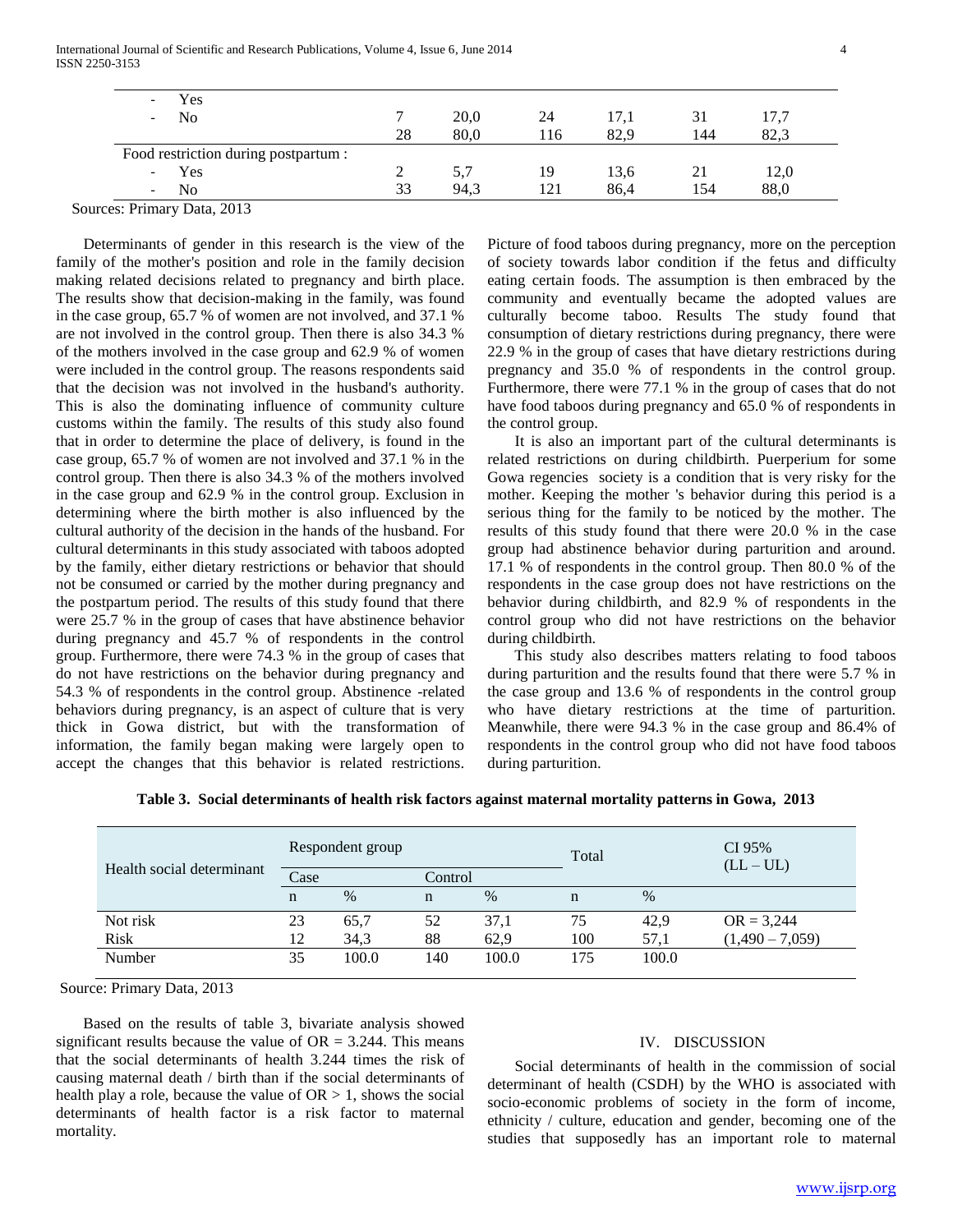mortality / birth. Factors social determinants of health are the manifestation of the basic rights of women to state their desire to obtain a quality life. If the problem is associated with pregnancy / childbirth, then this becomes a very important factor in achieving pregnancy / maternity is safe and healthy. The results of this study showed that 65.7 % of women experienced no deaths caused by variable involvement of the social determinants of health, which means that the social determinants of health factors become obstacles in achieving a pregnancy / childbirth are safe and healthy. The study also revealed that 42.9 % of women were still found to work when pregnant, then the highest level of education of respondents only graduate of basic school with o37.1 % and 42.9 % of women were not involved in the decisionmaking process related to pregnancy include the mother does not participate in determining a place where a mother would do the labor. Furthermore, 41.7 % of mothers also found that culture has taboos related behaviors during pregnancy and 32.6 % who have dietary restrictions during pregnancy. Similarly, in the puerperium, found 17.7 % of women having an abstinence related behaviors and 12.0 % of mothers abstain from food during the postpartum.

 It must be recognized that one of the important factors that are the root of the problem of maternal mortality is the factor of social determinants of health, where the family does not know even unresponsive to pregnant women at risk of the condition, the family attitude that tends to assume that birth is their responsibility alone, even maternal health budget pregnant and birthing mothers in the household is still considered important. Another important aspect of the social determinants of health is an aspect of culture, of which the family is applying too much taboo that implies a loss for pregnant women and mothers maternity postpartum period, both in eating and behavior, which in turn impacts on maternal nutrition. Likewise, the family's perception of pregnancy and childbirth are only considered as a regular event , then the attitude of the family who are not sensitive; household workload and responsibilities of pregnant women in making a living is still the same as ever, as well as the persistence of gender bias where decision-making process is still in the hands of men, be it husbands, fathers, in-laws, even for the purposes of prenatal care and childbirth, mothers sometimes helpless.

 The results of this study , found the OR value was 3.244 which is a significant result, which means that when the social determinants of health factors become obstacles or not act, then the 3.244 times the maternal / birthing would be at risk for death. This suggests that the social determinants of health factors to maternal mortality / birth is a problem that global society must be the top priority to be addressed.

 Aspects of cultural taboos associated with both abstinence behavior and dietary restrictions, the amount of income in the context of poverty and gender equality are represented in the decision-making patterns in the family, is a matter which should be addressed in a comprehensive manner. Several studies have been conducted region of Africa , showing the dominance of socio-economic factors and socio-cultural as a cause of maternal death . In Indonesia, NTT is a region that mother mortality rate is still high and the research conducted by Musaddad (2002) gives the depiction of cultural factors as causes of maternal death plays an important role. Poverty can be a cause lack of community participation in health activities. Maternal mortality / maternity is still common in the group of poor, less educated, live in remote areas, and they do not have the ability to fight for her own life. Women from low-income families have less risk of over 300 times to suffer maternal mortality and morbidity when compared with those with better income (MOH, 2004). The results of the study by Fang Ye (2012) show that the low income of the poorest families have access to contribute greatly to the family in the utilization of health services, especially in the delivery and financing of transportation. It is also linked to the geographical area in which 80.17 % of Gowa district is a region of highlands and lowlands is only 19.83 %.

 Reduce maternal mortality not only in the health sector, but of course it is also related to the understanding of power relations in the family will be the relationship of men and women. Sociocultural constraints should be viewed within the framework society though, and not the government's viewpoint. deaths from childbirth are rare events, changes must be made to the mindset of society thinks that the death was an extraordinary event and it should be done continuously relentless in the wider community so that they know that an event can be an extraordinary event. Changes in society frameworks must be accompanied by an understanding in the form of counseling and accurate information so as not to lead society into a phobia against emergency conditions of pregnancy / childbirth but on the contrary increases are sure to join the community deal with the issue in a way that is both reasonable and according to rules.

 Change the mindset of thinking in the form of counseling and provision of correct information must be done keeping in view the socio-cultural background of the people, so that they can make changes and implement them in accordance with the customs and capabilities available to it. Systematic and planned efforts in addressing the social determinants of health issues, will be a new way for the settlement of the problem of maternal mortality. Developed in close cooperation between health workers in their entirety by the public, is expected to open the bulkhead culture which has been a bottleneck in the implementation of programs in the field of primary health care related to pregnancy and childbirth. The various programs that have been initiated and implemented by the government, has actually meets optimism for reducing maternal mortality, only the model approach taken is always only oriented to the interests of achieving the government's targets / programs. In fact, there are things that apply in the community and has become one of the models of life and social systems that have been acted by the community for generations. When people see that what is planned by the government at odds with models of their lives, then that is where we will see the failure of the program to be implemented. Alignment of the system of a society that has been done culturally hereditary government program that tries to introduce "new models" in an attempt to find solutions to issues that arise during the life of the system has been run for generations, should be able to be created. This alignment can be seen from the partnership program between TBAs and midwives. TBAs which is one example of a system of community life for generations, and then trained to do the handling of a healthy and safe delivery and immediately reported the case of complications. This program is one program that has been conducted in Gowa district. When this is done for all programs